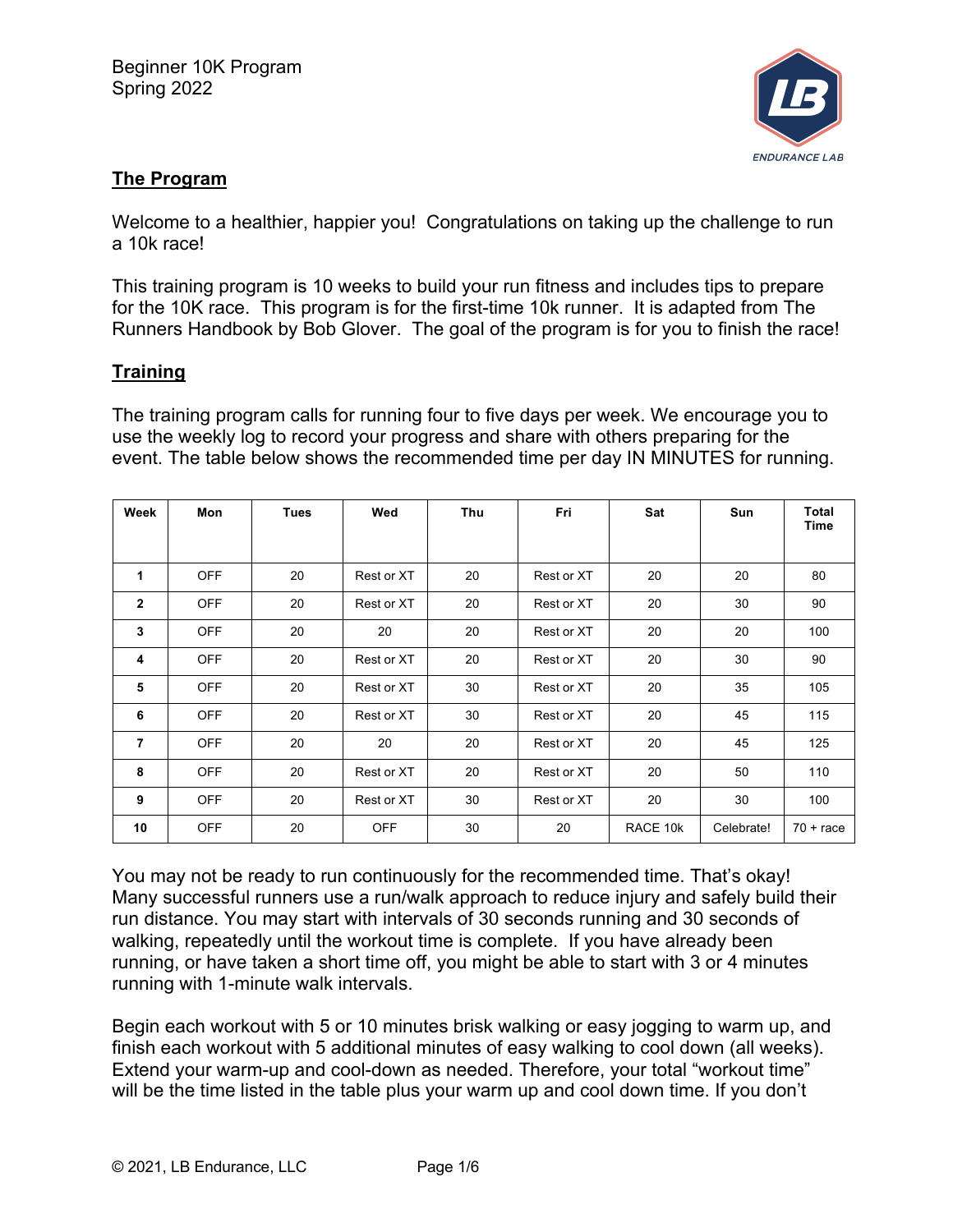

have additional time, shorten the main set but do not compromise the warm up and cool down

"Rest or XT" means that you should either rest that day, or consider Cross-Training (XT). These activities can help you recover but also promote fitness while moving in a different pattern. Swimming, biking and strength training are common activities, but you may have other favorites like paddling, aerobics class, or using an elliptical trainer. Cross training can also help your body recover, so these are not necessarily meant to be hard days. Otherwise, REST and enjoy an easy walk or yoga.

"OFF" days are meant to be free of training, but consider an easy walk or yoga.

#### **Strength & Mobility**

Training for a running race will challenge your body and expose weaknesses that could lead to pain or injury. We encourage you to incorporate daily strengthening and mobility into this program.

On days that you run, start each session off with some mobility work such as this quick pre-run routine by Olympian Emma Coburn: https://youtu.be/o5S6ayrhg04 You need a short resistance band - if you don't have one, use an old bike inner tube cut shorter and tied off, or other shortened resistance band. You can add other stretches or mobility exercises that help your body perform best.

Strength Training can be performed one to three times weekly as "XT" or on the same day as a run. Here's a simple routine that requires just your bodyweight and an elevated platform for the step-ups and elevated push-ups. For the step-ups, you can use the bottom step on a staircase, a low box, or a sturdy step stool. For the elevated push-ups, you can use a low box, a chair, or a table. You may add weights in the form of dumbbells (DB) or kettlebells (KB) but they are not necessary.

Directions: It is wise to do a short warm up (5-10 minutes easy run perhaps) first. Do 10- 12 reps of each move, rest :30-:60 between each. Once you've completed all eight exercises, rest additional 1 minute. Then repeat the entire set two more times.

Exercises:

- 1. Glutes Bridge, hold each for 2 secs & final one for 10 secs
- 2. Dead Bug or Dying Bug
- 3. Step-Up With Knee Raise, carry DB in each hand if available
- 4. Lateral Lunge Shift, hold KB in goblet position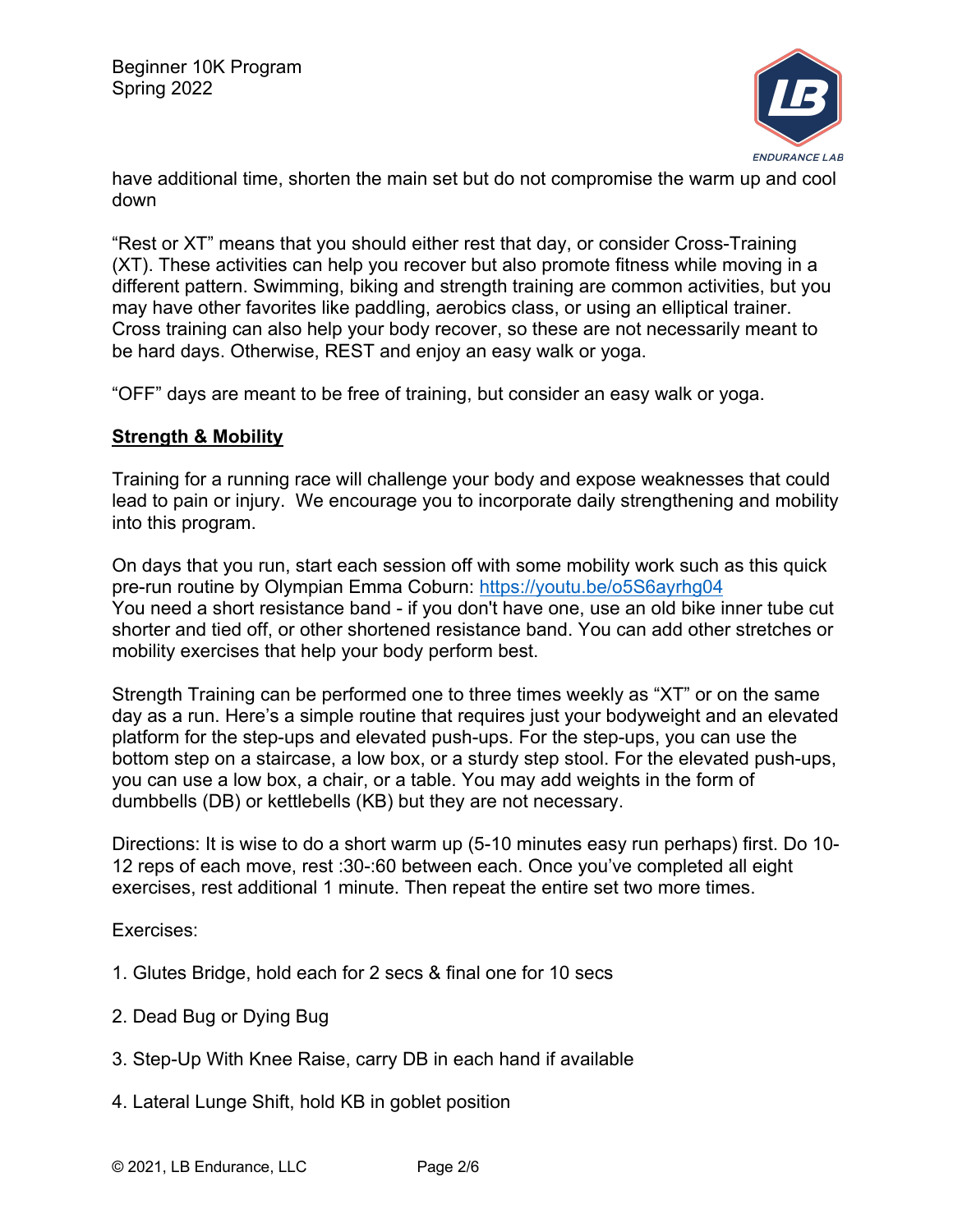

- 5. Elevated Push-Up
- 6. Forearm Side Plank Hip Dip
- 7. Forearm Plank Rock

8. Superman With Arm Extension, hold each for 2-3 secs. Add leg raise for more challenge (squeeze glutes!)

## **Questions? Answers!**

## **How fast should I run? How far should I go?**

Speed is not important! Nor is distance. Right now, focus on the time. Your run pace should be conversational, so that you can talk to someone running alongside. Go as far as you need to. Your workout can be on a treadmill, around your neighborhood, or at a local park or track. Wear a watch or use your smart phone to keep track of time.

#### **What if I miss a workout?**

Try to fit it back in and adjust the rest of the week, but don't pack in too many consecutive days. Sometimes it's best to just skip it and move on. If you miss multiple workouts, don't quit… pick up where you left off, or repeat the last week you finished.

## **Does this program work for everyone?**

You may progress slower or faster than the suggested program, and find that you need to either repeat a week or two, or skip ahead a week. Just don't get too aggressive; no more than a 10% increase in mileage is a safe limit to reduce risk of injury.

## **I just can't seem to work out on my own…!?**

Create a workout group! Invite friends, family of neighbors to join you at the race AND train with you. Share this program with them. We luckily have a safe and extensive Greenway system that can make it more convenient to get a walk or run done at any time. This might be a great activity to do while your kids are at their sports practice.

## **Should I stretch?**

If stretching helps you feel better, then, yes, stretch! Some light stretches before you start are okay, but it's most beneficial to stretch after your workout when your muscles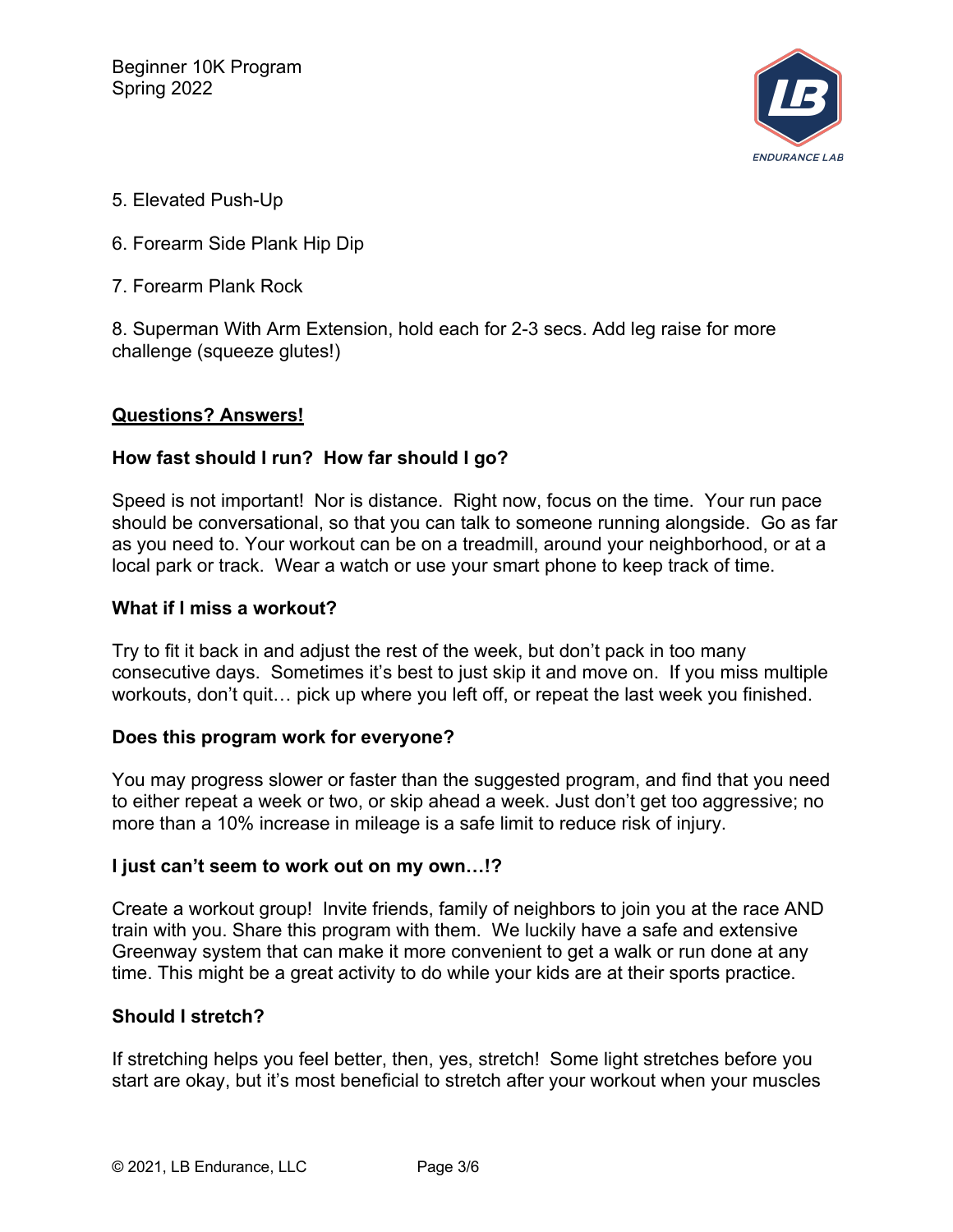

are warm and loose, perhaps after 10-15 minutes of light activity. This may help alleviate soreness and stiffness.

#### **I stretched, but I'm sore and stiff the day after anyway!?**

This is where 'active rest' can help you get moving to loosen up the muscles again. A warm shower or bath can help, too. If you decide to stretch, walk about 15-20 minutes and get warm first. Expect some soreness in the first couple weeks, especially if you are returning to exercise from a long time off. Don't overdo it, and listen to your body.

#### **What should I wear?**

It's all about comfort and function, not looks. Most importantly, have a good pair of wellfitted athletic shoes. If you don't remember when you bought them, they are covered in grass clippings or make your feet/back/knees hurt… consider a new pair. Comfort and avoiding injury will help you enjoy the program. It's not necessary to spend \$200 on a new pair of sneakers, but they should fit and work for you. Try on and take a few strides in as many pairs as you can until you find something that works.

Clothing should be lightweight and breathable. Synthetic materials are often designed to wick away sweat and help you stay dry, and cool or warm, as needed. Dress in layers. Also consider your socks, supportive undergarments, a hat and sunblock as very important wardrobe pieces.

#### **Any other advice to get started?**

If you have never run before or it's been a long time, it is wise to consult with your Health Care Provider before starting. If you ever feel uncomfortable or ill, you know you best. Remember, the goal is a healthier and happier life.

You can also…

- Tell everyone you know about your goals and invite them to the race!!
- Keep a fitness log (see sample).
- Get adequate sleep every night.
- Smile, and think each day how lucky you are to get out there and move!

#### **How long is a 10k?**

The name 10K comes from 10 kilometers (km) and is commonly referred to as 10k or a 10k race. Since 1 km is equivalent to 0.62 miles, a 5k is a race to run a distance of approximately 6.2 miles.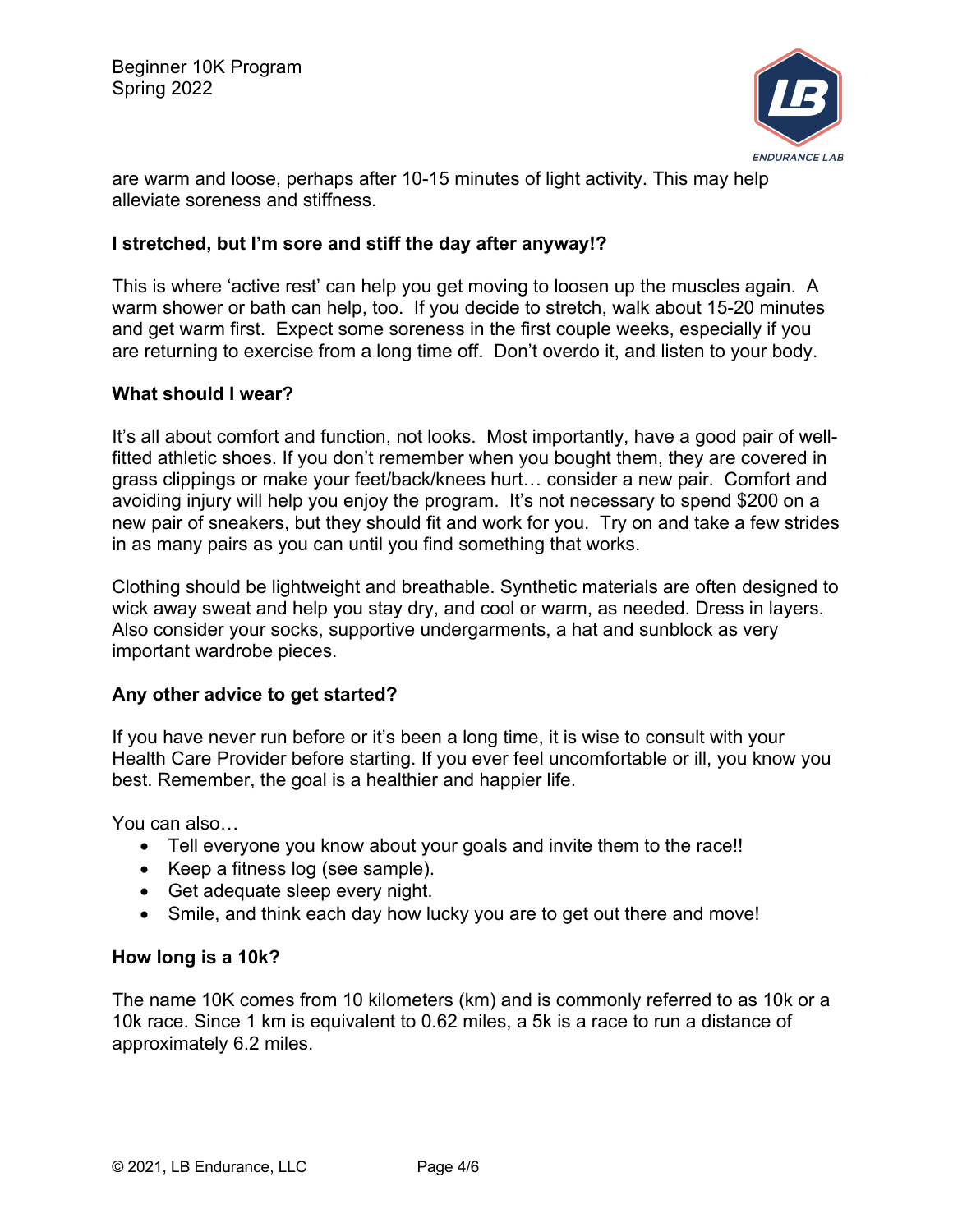

## **What about nutrition and hydration?**

Follow best daily practices, including regular hydration with water, and eating a balanced diet with plenty of vegetables, fruits, lean protein, whole grains and healthy fats. There is no special diet for 10k training, but you may benefit from a small snack (75-150 calories) within the hour before you start your workout – it's hard to train when you are distracted by hunger! On race day, have a small breakfast that's light on your stomach.

For training that lasts more than 75-90 minutes, follow up your workout with a carbohydrate rich snack within 30 minutes, such as a serving of chocolate milk or a piece of fruit with a few nuts.

## **Any tips for race day?**

Be sure to register before the race and review all pre-race information, including the event website and emails from the race director. Check your clothing and shoes to be ready a few days before. Know when and where the race is, including parking, and allow extra time to park and pick up your race bib. You may want to do a light warm up before the race of easy jogging for 10 minutes, or simply start the race easy and warm up for the first mile. Don't start too fast; it can be very exciting and easy to get swept away! Follow the directions of all volunteers and police, smile and have fun!

## **What is a good finish time for a 10k race?**

A beginner who has never run before can have a running pace of 12-15 minutes/mile, following a 10-week program such as this. This means that a 10K run would be completed in around 70 - 95 minutes.

A pace of 10 minutes/mile lets you finish a 10k in about 64 minutes. However, a beginner should aim for finishing the race, enjoying the journey and not competing for time or a placing.

## **Who is LB Endurance?**

LB Endurance is an endurance coaching and performance testing company in Knoxville, TN owned by Coach Lana Burl. Learn more at lbendurance.com or visit the LB Endurance Lab at 1119 Sevier Ave Suite B, Knoxville, TN 37920.